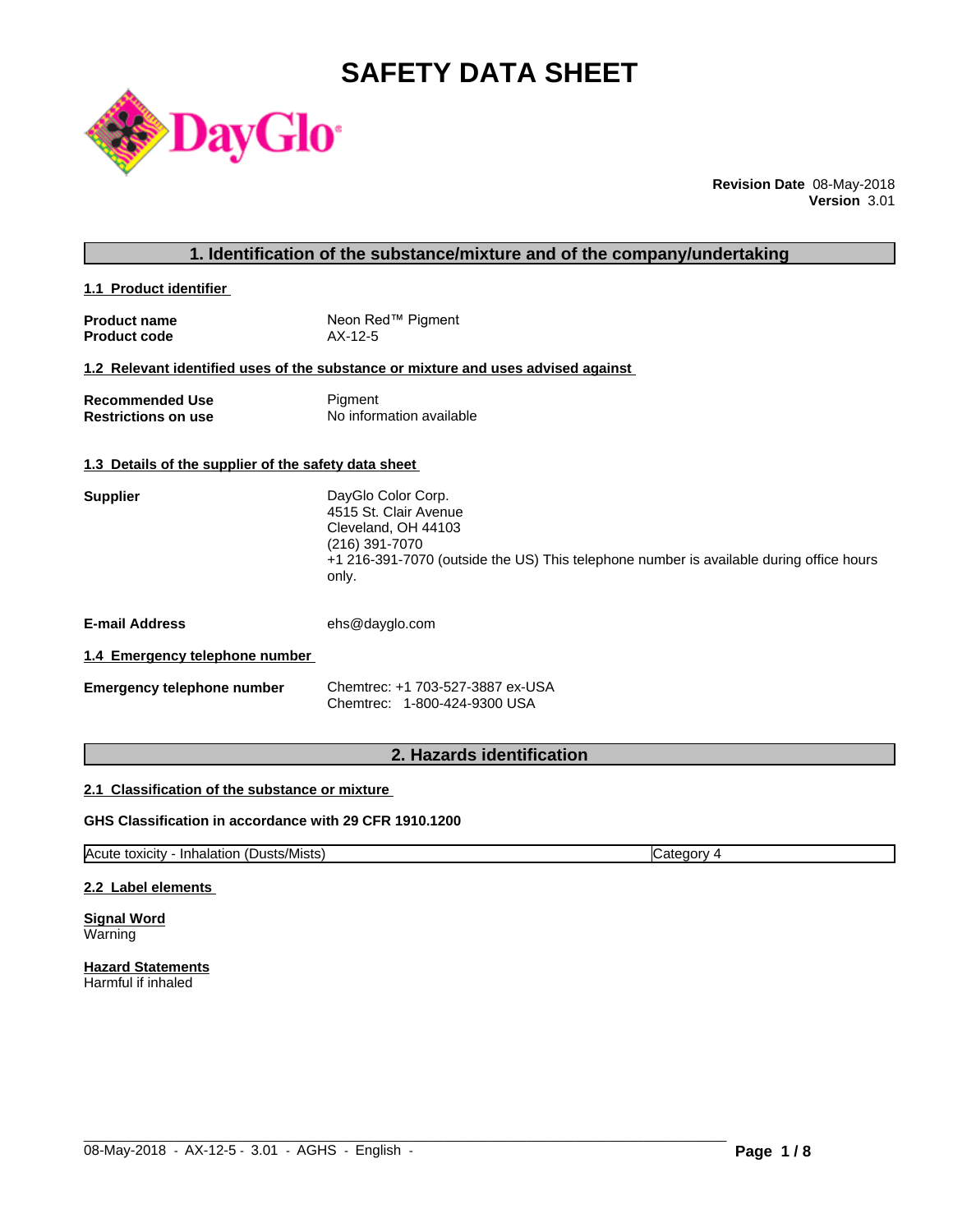

**Precautionary Statements - Prevention** Avoid breathing dust/fume/gas/mist/vapors/spray Use only outdoors or in a well-ventilated area

#### **Precautionary Statements - Response**

IF INHALED: Remove person to fresh air and keep comfortable for breathing Call a POISON CENTER or doctor if you feel unwell

#### **2.3. Other Hazards Hazards not otherwise classified (HNOC)** Not Applicable

**2.4 Other information** 

Not Applicable

**Unknown Acute Toxicity** <1% of the mixture consists of ingredient(s) of unknown toxicity

# **3. Composition/Information on Ingredients**

#### **Substance Mixture**

| <b>Chemical Name</b>                                                                          | CAS No.   | Weight-% |  |
|-----------------------------------------------------------------------------------------------|-----------|----------|--|
| . Basic Red 1:1<br>. ا . ب                                                                    | 3068-39-1 |          |  |
| n has been withheld as a trade secret.<br>The exact percentage (concentration) of composition |           |          |  |

**4. First aid measures**

#### **4.1 Description of first-aid measures**

| <b>General advice</b>                                                          | No information available.                                                                                                                                                                                               |  |
|--------------------------------------------------------------------------------|-------------------------------------------------------------------------------------------------------------------------------------------------------------------------------------------------------------------------|--|
|                                                                                |                                                                                                                                                                                                                         |  |
| Eye contact                                                                    | Immediately flush with plenty of water. After initial flushing, remove any contact lenses and<br>continue flushing for at least 15 minutes. Keep eye wide open while rinsing. If symptoms<br>persist, call a physician. |  |
| <b>Skin contact</b>                                                            | Immediate medical attention is not required. Wash off with soap and water.                                                                                                                                              |  |
| <b>Inhalation</b>                                                              | Immediate medical attention is not required. Move to fresh air.                                                                                                                                                         |  |
| Ingestion                                                                      | Do NOT induce vomiting. Drink plenty of water. Consult a physician.                                                                                                                                                     |  |
| 4.2 Most important symptoms and effects, both acute and delayed                |                                                                                                                                                                                                                         |  |
| <b>Symptoms</b>                                                                | See Section 2.2, Label Elements and/or Section 11, Toxicological effects.                                                                                                                                               |  |
| 4.3 Indication of any immediate medical attention and special treatment needed |                                                                                                                                                                                                                         |  |
| Notes to physician                                                             | Treat symptomatically.                                                                                                                                                                                                  |  |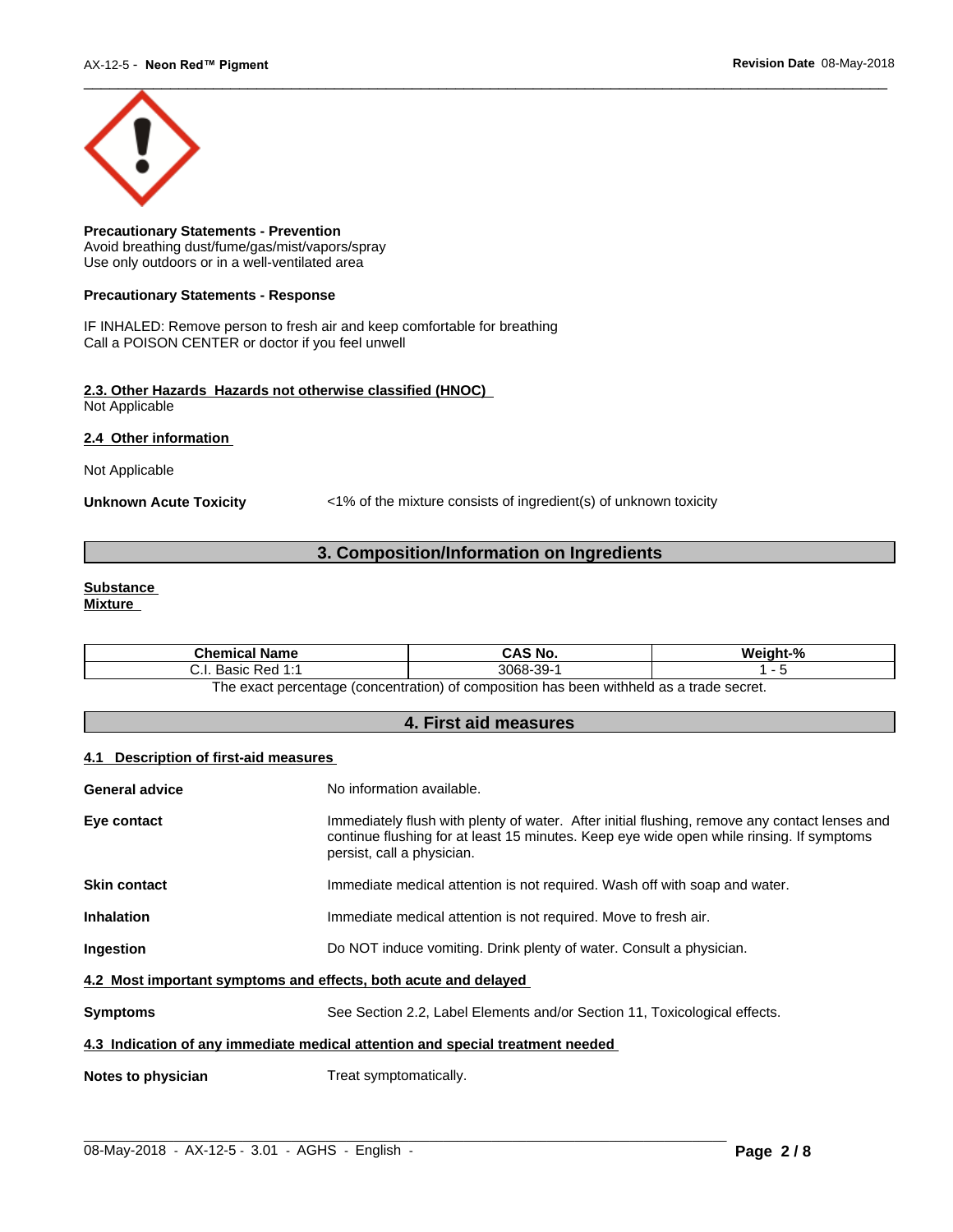# **5. Fire-Fighting Measures**

 $\overline{\phantom{a}}$  ,  $\overline{\phantom{a}}$  ,  $\overline{\phantom{a}}$  ,  $\overline{\phantom{a}}$  ,  $\overline{\phantom{a}}$  ,  $\overline{\phantom{a}}$  ,  $\overline{\phantom{a}}$  ,  $\overline{\phantom{a}}$  ,  $\overline{\phantom{a}}$  ,  $\overline{\phantom{a}}$  ,  $\overline{\phantom{a}}$  ,  $\overline{\phantom{a}}$  ,  $\overline{\phantom{a}}$  ,  $\overline{\phantom{a}}$  ,  $\overline{\phantom{a}}$  ,  $\overline{\phantom{a}}$ 

#### **5.1 Extinguishing media**

#### **Suitable extinguishing media**

Use extinguishing measures that are appropriate to local circumstances and the surrounding environment.

**Unsuitable Extinguishing Media** None.

## **5.2 Special hazards arising from the substance or mixture**

#### **Special Hazard**

None known based on information supplied.

**Hazardous Combustion Products** Carbon oxides. Nitrogen oxides (NOx). Oxides of sulfur.

#### **Explosion Data**

**Sensitivity to Mechanical Impact** None.

**Sensitivity to Static Discharge** Fine dust dispersed in air, in sufficient concentrations, and in the presence of an ignition source is a potential dust explosion hazard.

#### **5.3 Advice for firefighters**

As in any fire, wear self-contained breathing apparatus pressure-demand, MSHA/NIOSH (approved or equivalent) and full protective gear.

# **6. Accidental Release Measures**

#### **6.1 Personal precautions, protective equipment and emergency procedures**

Ensure adequate ventilation, especially in confined areas. Use personal protective equipment.

#### **6.2 Environmental precautions**

Dust deposits should not be allowed to accumulate on surfaces as these may form an explosive mixture if they are released into the atmosphere in sufficient concentration. Avoid dispersal of dust in the air (i.e., cleaning dusty surfaces with compressed air). Nonsparking tools should be used. Prevent product from entering drains.

#### **6.3 Methods and materials for containment and cleaning up**

| <b>Methods for Containment</b> | Prevent dust cloud. Cover powder spill with plastic sheet or tarp to minimize spreading.                                                                                                                                                                                                                                                                                                |
|--------------------------------|-----------------------------------------------------------------------------------------------------------------------------------------------------------------------------------------------------------------------------------------------------------------------------------------------------------------------------------------------------------------------------------------|
| Methods for cleaning up        | Avoid dust formation. Take precautionary measures against static discharges. Do not dry<br>sweep dust. Wet dust with water before sweeping or use a vacuum to collect dust. Use<br>personal protective equipment. Take up mechanically and collect in suitable container for<br>disposal. Prevent product from entering drains. Keep in suitable and closed containers for<br>disposal. |

#### **7. Handling and storage**

#### **7.1 Precautions for safe handling**

| Advice on safe handling                                          | Avoid dust formation. Take precautionary measures against static discharges. Fine dust<br>dispersed in air may ignite. Wear personal protective equipment. |
|------------------------------------------------------------------|------------------------------------------------------------------------------------------------------------------------------------------------------------|
| <b>Hygiene measures</b>                                          | Handle in accordance with good industrial hygiene and safety practice.                                                                                     |
| 7.2 Conditions for safe storage, including any incompatibilities |                                                                                                                                                            |
| <b>Storage Conditions</b>                                        | Keep tightly closed in a dry and cool place.                                                                                                               |
| <b>Materials to Avoid</b>                                        | No materials to be especially mentioned.                                                                                                                   |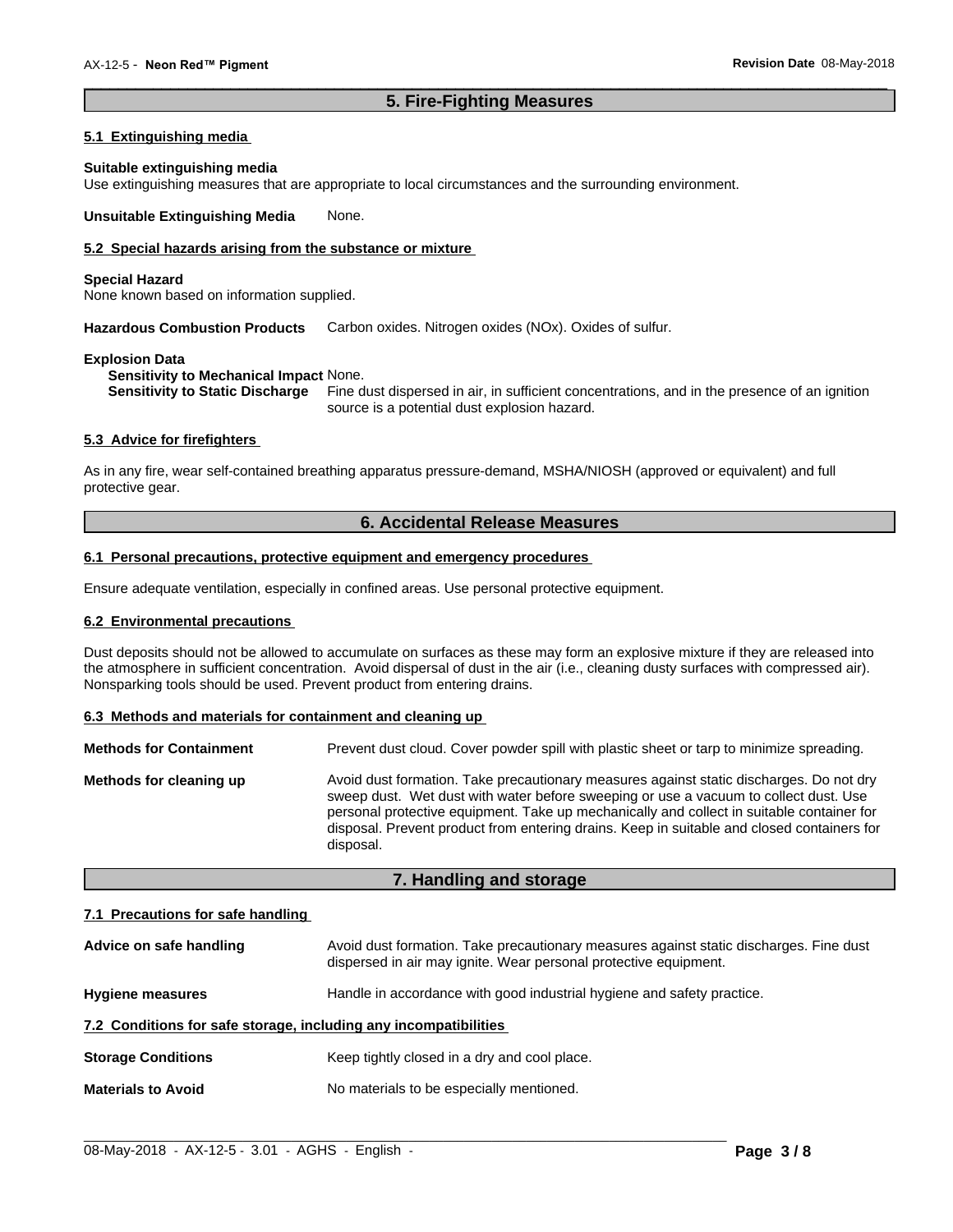# **8. Exposure controls/personal protection**

 $\overline{\phantom{a}}$  ,  $\overline{\phantom{a}}$  ,  $\overline{\phantom{a}}$  ,  $\overline{\phantom{a}}$  ,  $\overline{\phantom{a}}$  ,  $\overline{\phantom{a}}$  ,  $\overline{\phantom{a}}$  ,  $\overline{\phantom{a}}$  ,  $\overline{\phantom{a}}$  ,  $\overline{\phantom{a}}$  ,  $\overline{\phantom{a}}$  ,  $\overline{\phantom{a}}$  ,  $\overline{\phantom{a}}$  ,  $\overline{\phantom{a}}$  ,  $\overline{\phantom{a}}$  ,  $\overline{\phantom{a}}$ 

# **8.1 Exposure Guidelines**

## **8.2 Appropriate engineering controls**

| <b>Engineering Measures</b>   | <b>Showers</b><br>Eyewash stations<br>Ventilation systems.                                                     |
|-------------------------------|----------------------------------------------------------------------------------------------------------------|
|                               | 8.3 Individual protection measures, such as personal protective equipment                                      |
| <b>Eye/Face Protection</b>    | Safety glasses with side-shields.                                                                              |
| Skin and body protection      | Wear chemical resistant footwear and clothing such as gloves, an apron or a whole body<br>suit as appropriate. |
| <b>Respiratory protection</b> | . NIOSH/MSHA approved respiratory protection should be worn if exposure is anticipated.                        |
| <b>Hygiene measures</b>       | See section 7 for more information                                                                             |

# **9. Physical and chemical properties**

# **9.1 Information on basic physical and chemical properties**

| Powder<br>Red<br><b>Color</b><br>Appearance<br><b>Odor Threshold</b><br>Odor<br>No information available<br>Pungent<br><b>Values</b><br>Remarks • Methods<br><b>Property</b><br>Not Applicable<br>110 °C / 230 °F<br>Melting/freezing point<br>Not applicable<br>No information available<br>Boiling point/boiling range<br>No information available<br><b>Flash Point</b><br>Not Applicable<br>No information available<br><b>Evaporation rate</b><br>Not Applicable<br>No information available<br>Flammability (solid, gas)<br><b>Flammability Limits in Air</b><br>upper flammability limit<br>No information available<br>No information available<br>lower flammability limit<br>Not Applicable<br>Vapor pressure |
|-------------------------------------------------------------------------------------------------------------------------------------------------------------------------------------------------------------------------------------------------------------------------------------------------------------------------------------------------------------------------------------------------------------------------------------------------------------------------------------------------------------------------------------------------------------------------------------------------------------------------------------------------------------------------------------------------------------------------|
|                                                                                                                                                                                                                                                                                                                                                                                                                                                                                                                                                                                                                                                                                                                         |
|                                                                                                                                                                                                                                                                                                                                                                                                                                                                                                                                                                                                                                                                                                                         |
|                                                                                                                                                                                                                                                                                                                                                                                                                                                                                                                                                                                                                                                                                                                         |
|                                                                                                                                                                                                                                                                                                                                                                                                                                                                                                                                                                                                                                                                                                                         |
|                                                                                                                                                                                                                                                                                                                                                                                                                                                                                                                                                                                                                                                                                                                         |
|                                                                                                                                                                                                                                                                                                                                                                                                                                                                                                                                                                                                                                                                                                                         |
|                                                                                                                                                                                                                                                                                                                                                                                                                                                                                                                                                                                                                                                                                                                         |
|                                                                                                                                                                                                                                                                                                                                                                                                                                                                                                                                                                                                                                                                                                                         |
|                                                                                                                                                                                                                                                                                                                                                                                                                                                                                                                                                                                                                                                                                                                         |
|                                                                                                                                                                                                                                                                                                                                                                                                                                                                                                                                                                                                                                                                                                                         |
|                                                                                                                                                                                                                                                                                                                                                                                                                                                                                                                                                                                                                                                                                                                         |
|                                                                                                                                                                                                                                                                                                                                                                                                                                                                                                                                                                                                                                                                                                                         |
|                                                                                                                                                                                                                                                                                                                                                                                                                                                                                                                                                                                                                                                                                                                         |
| <b>Vapor density</b>                                                                                                                                                                                                                                                                                                                                                                                                                                                                                                                                                                                                                                                                                                    |
| 1.36<br><b>Specific Gravity</b>                                                                                                                                                                                                                                                                                                                                                                                                                                                                                                                                                                                                                                                                                         |
| <b>Water solubility</b><br>Insoluble in water                                                                                                                                                                                                                                                                                                                                                                                                                                                                                                                                                                                                                                                                           |
| No information available<br>Solubility in other solvents                                                                                                                                                                                                                                                                                                                                                                                                                                                                                                                                                                                                                                                                |
| No information available<br><b>Partition coefficient</b>                                                                                                                                                                                                                                                                                                                                                                                                                                                                                                                                                                                                                                                                |
| No information available<br><b>Autoignition temperature</b>                                                                                                                                                                                                                                                                                                                                                                                                                                                                                                                                                                                                                                                             |
| No information available<br><b>Decomposition temperature</b>                                                                                                                                                                                                                                                                                                                                                                                                                                                                                                                                                                                                                                                            |
| <b>Viscosity, kinematic</b><br>No information available                                                                                                                                                                                                                                                                                                                                                                                                                                                                                                                                                                                                                                                                 |
| No information available<br>Viscosity, dynamic                                                                                                                                                                                                                                                                                                                                                                                                                                                                                                                                                                                                                                                                          |
| Fine dust dispersed in air may ignite<br><b>Explosive properties</b>                                                                                                                                                                                                                                                                                                                                                                                                                                                                                                                                                                                                                                                    |
| No information available<br><b>Oxidizing Properties</b>                                                                                                                                                                                                                                                                                                                                                                                                                                                                                                                                                                                                                                                                 |
| 9.2 Other information<br>Volatile organic compounds (VOC)<br>None                                                                                                                                                                                                                                                                                                                                                                                                                                                                                                                                                                                                                                                       |
| content                                                                                                                                                                                                                                                                                                                                                                                                                                                                                                                                                                                                                                                                                                                 |

# **10. Stability and Reactivity**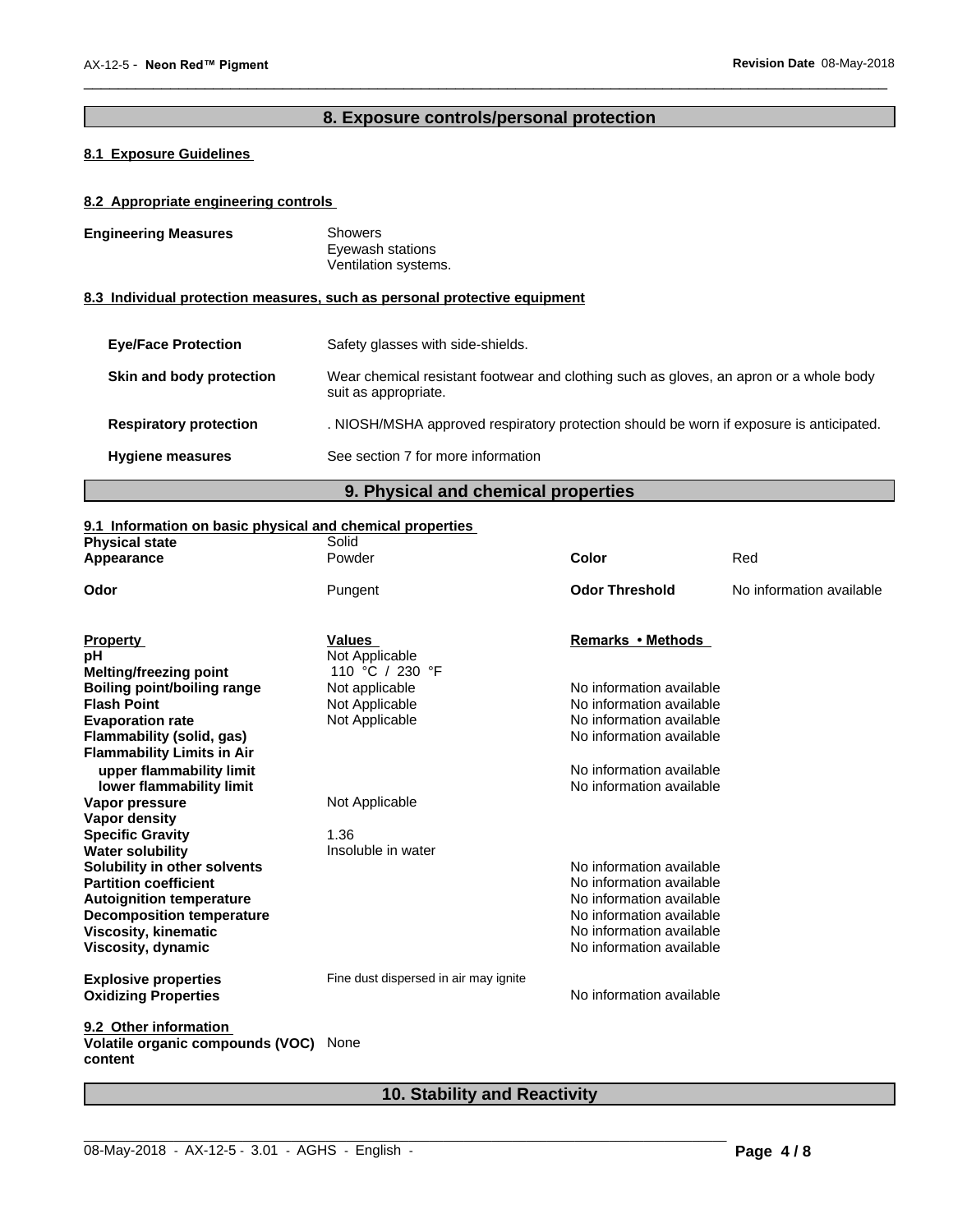#### **10.1 Reactivity**

No dangerous reaction known under conditions of normal use

#### **10.2 Chemical stability**

Stable

.

#### **10.3 Possibility of hazardous reactions**

None under normal processing.

#### **10.4 Conditions to Avoid**

Dust formation. Take precautionary measures against static discharges.

#### **10.5 Incompatible Materials**

None known based on information supplied.

#### **10.6 Hazardous Decomposition Products**

None known based on information supplied.

# **11. Toxicological information**

 $\overline{\phantom{a}}$  ,  $\overline{\phantom{a}}$  ,  $\overline{\phantom{a}}$  ,  $\overline{\phantom{a}}$  ,  $\overline{\phantom{a}}$  ,  $\overline{\phantom{a}}$  ,  $\overline{\phantom{a}}$  ,  $\overline{\phantom{a}}$  ,  $\overline{\phantom{a}}$  ,  $\overline{\phantom{a}}$  ,  $\overline{\phantom{a}}$  ,  $\overline{\phantom{a}}$  ,  $\overline{\phantom{a}}$  ,  $\overline{\phantom{a}}$  ,  $\overline{\phantom{a}}$  ,  $\overline{\phantom{a}}$ 

#### **11.1 Acute toxicity**

#### **Numerical measures of toxicity: Product Information**

| ∟D50 Oral:   | D50 Dermal:     |
|--------------|-----------------|
| 16,000       | 23,000          |
| mg/kg (rat)  | mg/kg (rat)     |
| $\mathbf{r}$ | $\cdot$ $\cdot$ |
| $\sim$       | $\sim$          |

#### **The following values are calculated based on chapter 3.1 of the GHS document**

**Unknown Acute Toxicity** <1% of the mixture consists of ingredient(s) of unknown toxicity

**Oral LD50** 44,455.00 mg/kg **LC50 (Dust/Mist)** 4.70 mg/l

#### **Numerical measures of toxicity: Component Information**

| <b>Chemical Name</b>                                                                | LD50 Oral        | <b>LD50 Dermal</b>     | <b>LC50 Inhalation</b>   |
|-------------------------------------------------------------------------------------|------------------|------------------------|--------------------------|
| $\sim$<br>$Dod$ 4.4<br><b>Dooin</b><br><b>D</b> asic<br>$\mathsf{r}$ Req.i.<br>υ.ι. | Rat<br>449 mg/kg | ) mg/kg (Rat)<br>2,500 | 0.05<br>(4 hour)<br>ma/l |
| $3068 - 39 - 7$                                                                     |                  |                        |                          |

 $\_$  ,  $\_$  ,  $\_$  ,  $\_$  ,  $\_$  ,  $\_$  ,  $\_$  ,  $\_$  ,  $\_$  ,  $\_$  ,  $\_$  ,  $\_$  ,  $\_$  ,  $\_$  ,  $\_$  ,  $\_$  ,  $\_$  ,  $\_$  ,  $\_$  ,  $\_$  ,  $\_$  ,  $\_$  ,  $\_$  ,  $\_$  ,  $\_$  ,  $\_$  ,  $\_$  ,  $\_$  ,  $\_$  ,  $\_$  ,  $\_$  ,  $\_$  ,  $\_$  ,  $\_$  ,  $\_$  ,  $\_$  ,  $\_$  ,

#### **11.2 Information on toxicologicaleffects**

#### **Skin corrosion/irritation**

Product Information • May cause irritation Component Information • No information available

#### **Serious eye damage/eye irritation**

Product Information

• May cause irritation

Component Information

• No information available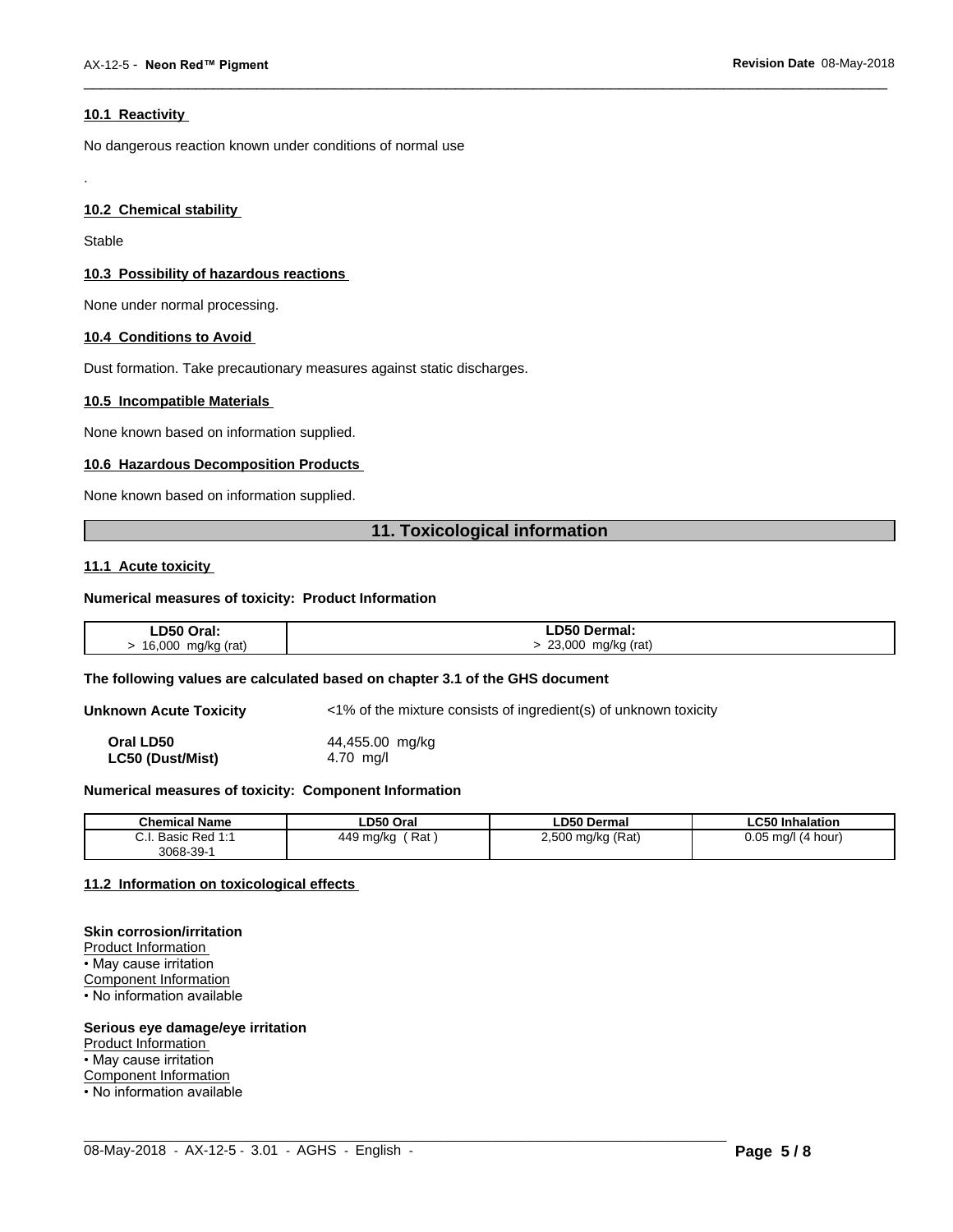#### **Respiratory or skin sensitization**

Product Information  $\overline{\cdot}$  May be harmful if inhaled Component Information • No information available

# **Germ cell mutagenicity**

Product Information • No information available Component Information • No information available

#### **Carcinogenicity**

Product Information

• This product contains <0.1% free formaldehyde and may be capable of outgassing formaldehyde at levels in excess of OSHA's Action Level under some conditions of use. Formaldehyde is a known cancer hazard. Long term exposure may result in dermatitis or respiratory sensitization for sensitive individuals.Component Information

 $\overline{\phantom{a}}$  ,  $\overline{\phantom{a}}$  ,  $\overline{\phantom{a}}$  ,  $\overline{\phantom{a}}$  ,  $\overline{\phantom{a}}$  ,  $\overline{\phantom{a}}$  ,  $\overline{\phantom{a}}$  ,  $\overline{\phantom{a}}$  ,  $\overline{\phantom{a}}$  ,  $\overline{\phantom{a}}$  ,  $\overline{\phantom{a}}$  ,  $\overline{\phantom{a}}$  ,  $\overline{\phantom{a}}$  ,  $\overline{\phantom{a}}$  ,  $\overline{\phantom{a}}$  ,  $\overline{\phantom{a}}$ 

• No information available

#### **Reproductive toxicity**

Product Information • No information available

Component Information

• No information available

# **STOT - single exposure**

No information available

#### **STOT - repeated exposure**

• No known effect

#### **Other adverse effects**

Product Information • No information available Component Information

• No information available

# **Aspiration hazard**

Product Information • No information available

Component Information

• No information available

# **12. Ecological information**

 $\_$  ,  $\_$  ,  $\_$  ,  $\_$  ,  $\_$  ,  $\_$  ,  $\_$  ,  $\_$  ,  $\_$  ,  $\_$  ,  $\_$  ,  $\_$  ,  $\_$  ,  $\_$  ,  $\_$  ,  $\_$  ,  $\_$  ,  $\_$  ,  $\_$  ,  $\_$  ,  $\_$  ,  $\_$  ,  $\_$  ,  $\_$  ,  $\_$  ,  $\_$  ,  $\_$  ,  $\_$  ,  $\_$  ,  $\_$  ,  $\_$  ,  $\_$  ,  $\_$  ,  $\_$  ,  $\_$  ,  $\_$  ,  $\_$  ,

#### **12.1 Toxicity**

**Ecotoxicity No information available** 

 $<$  1 % of the mixture consists of components(s) of unknown hazards to the aquatic environment

#### **Ecotoxicity effects**

#### **12.2 Persistence and degradability**

No information available.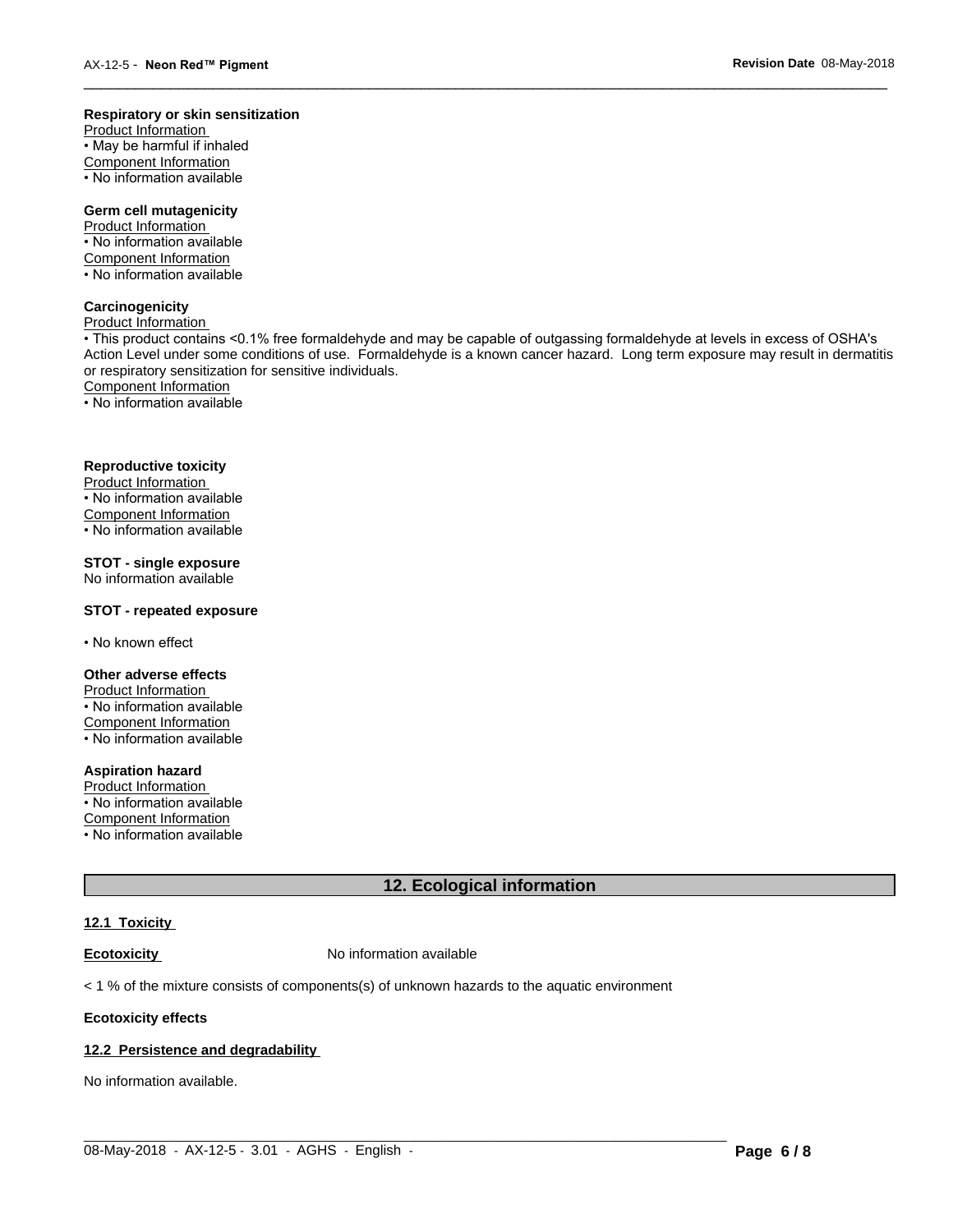#### **12.3 Bioaccumulative potential**

Discharge into the environment must be avoided

#### **12.4 Mobility in soil**

No information available.

#### **12.5 Other adverse effects**

No information available

#### **13. Disposal Considerations**

 $\overline{\phantom{a}}$  ,  $\overline{\phantom{a}}$  ,  $\overline{\phantom{a}}$  ,  $\overline{\phantom{a}}$  ,  $\overline{\phantom{a}}$  ,  $\overline{\phantom{a}}$  ,  $\overline{\phantom{a}}$  ,  $\overline{\phantom{a}}$  ,  $\overline{\phantom{a}}$  ,  $\overline{\phantom{a}}$  ,  $\overline{\phantom{a}}$  ,  $\overline{\phantom{a}}$  ,  $\overline{\phantom{a}}$  ,  $\overline{\phantom{a}}$  ,  $\overline{\phantom{a}}$  ,  $\overline{\phantom{a}}$ 

#### **13.1 Waste treatment methods**

Dispose of in accordance with federal, state, and local regulations.

# **14. Transport Information**

| <b>DOT</b>  | Not regulated |
|-------------|---------------|
| <b>MEX</b>  | Not regulated |
| <b>IMDG</b> | Not regulated |
| <b>IATA</b> | Not regulated |

|                                | 15. Regulatory information |
|--------------------------------|----------------------------|
| 15.1 International Inventories |                            |
| <b>TSCA</b>                    | Complies                   |
| <b>DSL</b>                     | Complies                   |
| <b>EINECS/ELINCS</b>           | Complies                   |
| <b>ENCS</b>                    | ٠                          |
| <b>IECSC</b>                   | Complies                   |
| <b>KECL</b>                    | Complies                   |
| <b>PICCS</b>                   | Complies                   |
| <b>AICS</b>                    | Complies                   |
| <b>NZIoC</b>                   | $\overline{\phantom{0}}$   |

 **TSCA** - United States Toxic Substances Control Act Section 8(b) Inventory

 **DSL** - Canadian Domestic Substances List

 **EINECS/ELINCS** - European Inventory of Existing Chemical Substances/European List of Notified Chemical Substances

 **PICCS** - Philippines Inventory of Chemicals and Chemical Substances

 **ENCS** - Japan Existing and New Chemical Substances

 **IECSC** - China Inventory of Existing Chemical Substances

 **KECL** - Korean Existing and Evaluated Chemical Substances

 **PICCS** - Philippines Inventory of Chemicals and Chemical Substances

 **AICS** - Australian Inventory of Chemical Substances

 **NZIoC** - New Zealand Inventory of Chemicals

# **15.2 U.S. Federal Regulations**

# **SARA 313**

Section 313 of Title III of the Superfund Amendments and Reauthorization Act of 1986 (SARA). This product does not contain any chemicals which are subject to the reporting requirements of the Act and Title 40 of the Code of Federal Regulations, Part 372